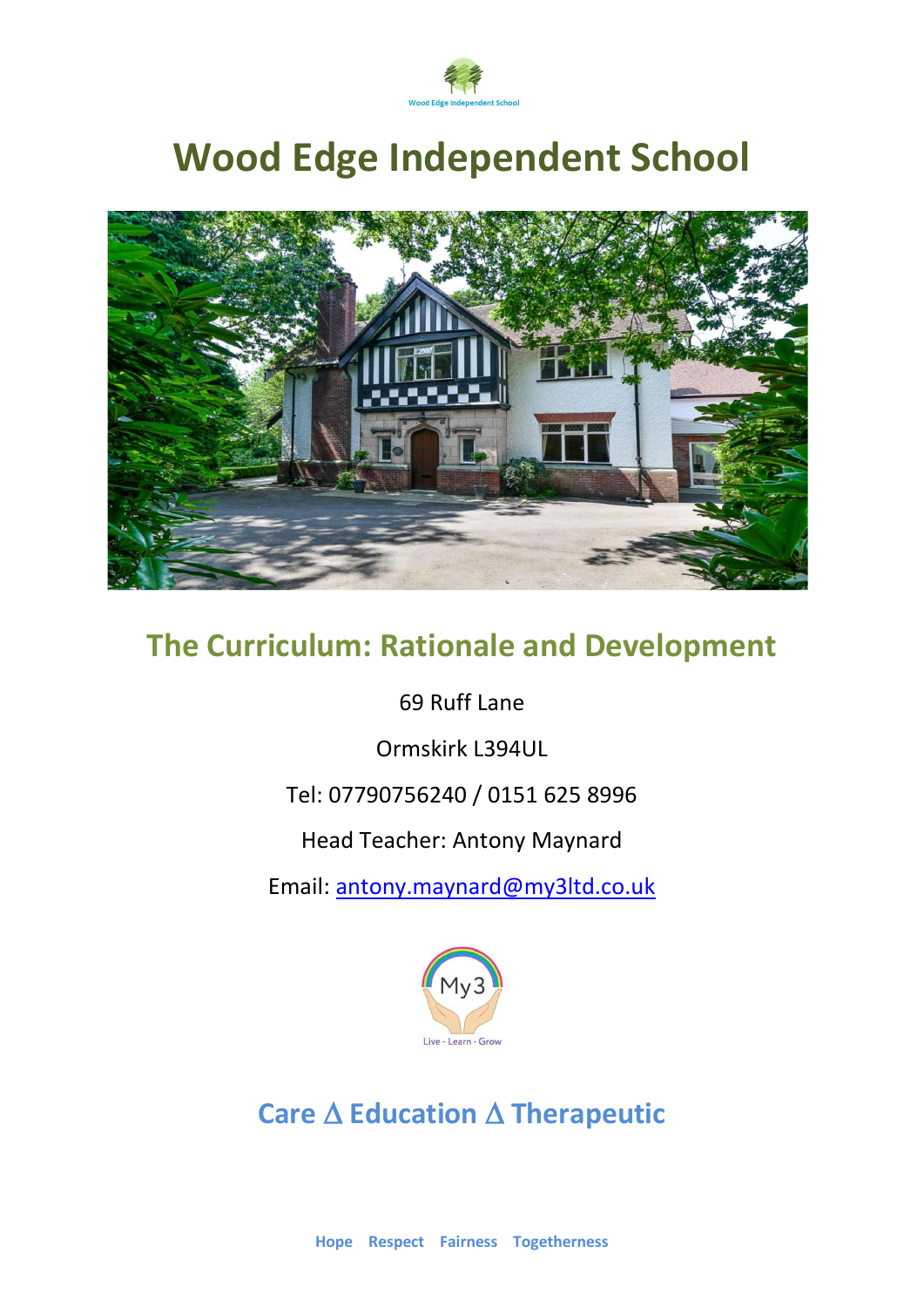

#### **Context**

Wood Edge Independent School provides care, education and therapeutic services for students between the ages of  $11 - 19$  years who have a range of special education needs.

Established in 2018, the school is providing for students who have experienced a disrupted and fractured education and referred to the school because it has a growing reputation for successfully meeting the needs of students who have been unable to access other educational resources. In response to the students social and educational needs, the school is focussed on creating imaginative and flexible approaches to develop self-esteem, confidence and an interest in wider learning and bespoke educational aims. This is facilitated by a flexible and social pedagogical approach which combines care, education and therapeutic services, within a twenty-four-hour learning curriculum, and embraces lifelong learning.

The work undertaken by My3 staff is at all times underpinned by their shared vision and values to establish fair, respectful, trusting, supportive and constructive relationships.

My3 staff believe that nurturing and attuned experiences promote opportunities for growth and development. The My3 therapeutic approach provides the basis of a cultural framework, one that informs not just practice but, everyone's experience of living and working at Wood Edge Independent School.

#### **My3 Values and Aims**

As part of the community of My3 residential care homes, the mission statement for Wood Edge Independent School is grounded in an ethos of **Hope, Respect, Fairness and Togetherness** so that everyone can live and work together in healthy social relationships based on mutual care and respect:

## *"Working together to make sense of the world to reach personal goals and life aspirations"*

Wood Edge Independent School aims to deliver the highest level of care and education based upon individual needs, in a safe positive and enriching environment, in which every pupil is encouraged and supported to achieve their full potential.

At Wood Edge Independent School we aim to:

- To support students to be successful in life and awaken their curiosity in learning about themselves, their environment and instil an interest in life-long learning
- To support and prepare them to fulfil their own potential and level of independence
- To support students to find their place in society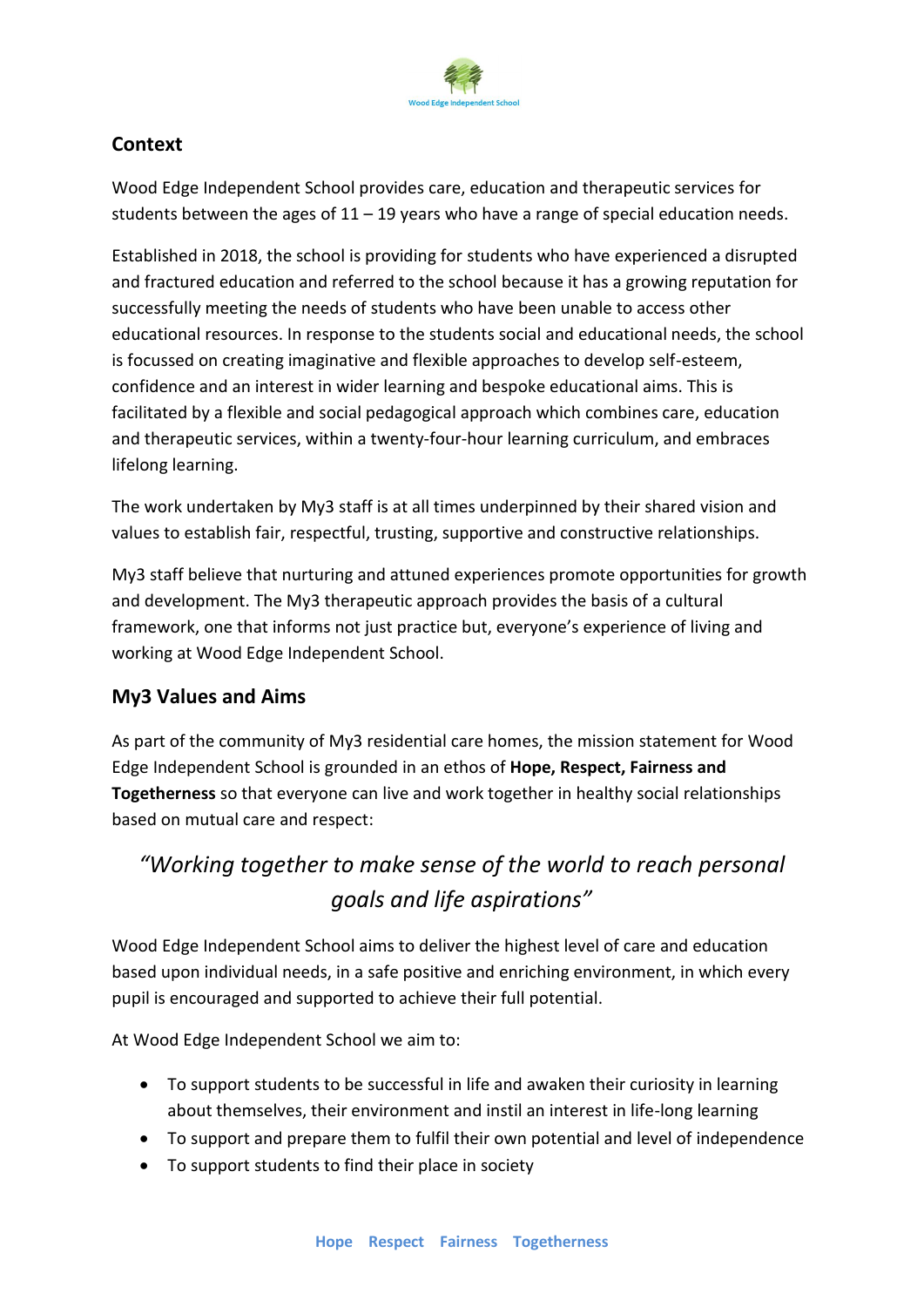

- To promote social, mental, emotional, physical and spiritual well-being
- To develop an individual's capacity and resilience to meet change and uncertainty
- To enable students to participate in and contribute to life in Britain and the world where ever is possible

We will do this by:

- Placing the student at the centre and adopting a holistic, therapeutic and nurturing approach to care, education and therapeutic services
- Placing every student at its heart, putting their interests first to enable their specific talents and aspirations to be nurtured and their potential realised and maximised.
- Providing opportunities to meet the educational needs of individuals who require an alternative provision at Wood Edge Independent School; mainstream secondary; further education; vocational work and/or independent living
- Providing a triad of services within the organisation including Education, Care and Therapeutic Services working together with parents, the community and other professionals to provide individualised learning pathways to meet the student's academic, social, emotional and physical needs



#### **Entitlements - National Curriculum**

The National Curriculum states that all young people at each key stage are entitled to: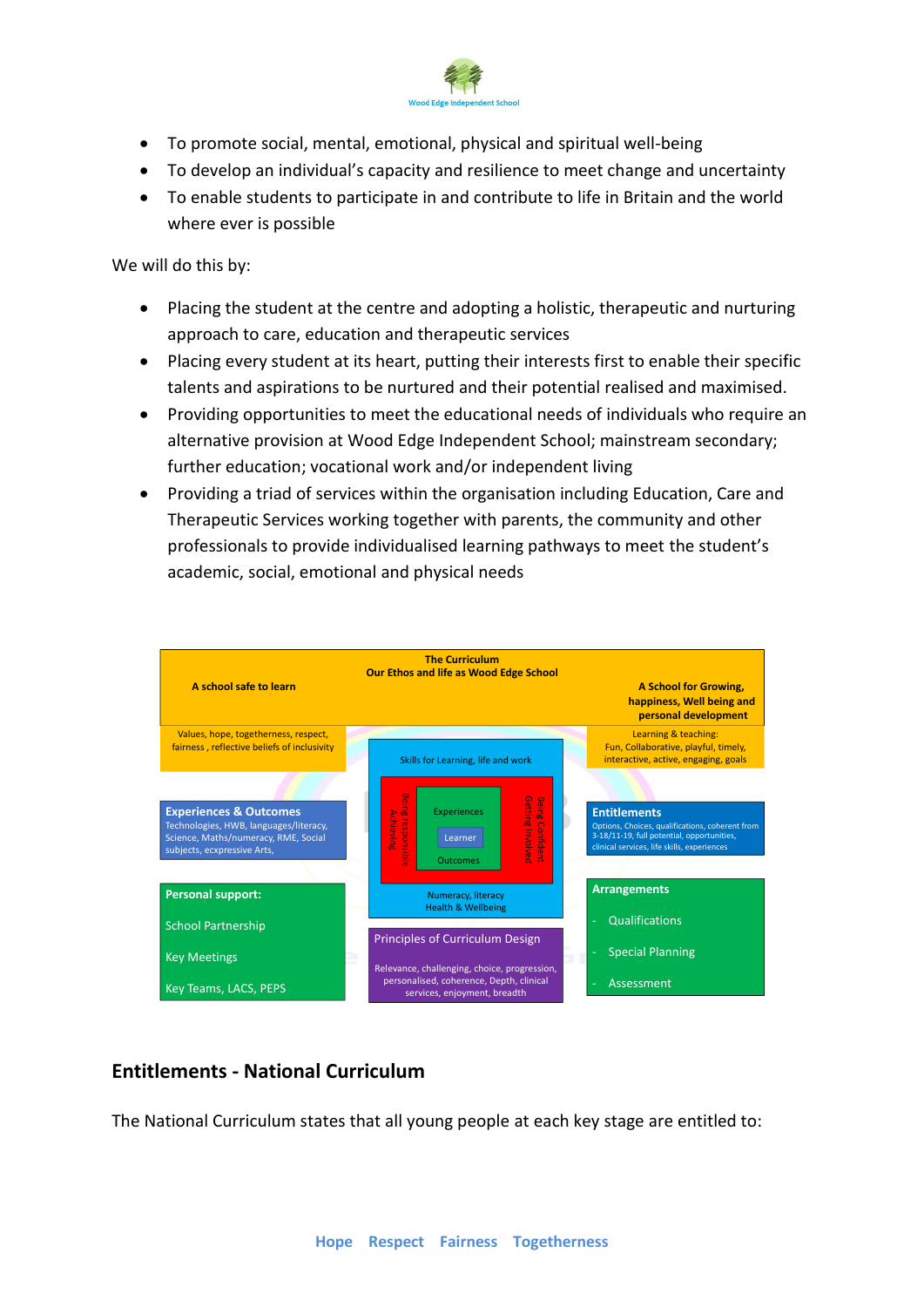

- follow core subjects Literacy Numeracy Science and other foundations subjects that give opportunity to obtain an approved qualification
- a coherent curriculum, with smooth and well-paced progression
- age appropriate teaching and learning experiences and outcomes
- appropriate setting of ambitious assessment targets
- well planned experiences and outcomes across the curricular areas so that every pupil can achieve (special [educational](https://www.gov.uk/government/publications/send-code-of-practice-0-to-25) needs and disability code of practice)

#### **The Curriculum at Wood Edge Independent School**

Wood Edge Independent School offers a holistic approach to education from a social pedagogy that supports students across a twenty-four-hour curriculum.

The school curriculum is divided into 3 stages (KS3, KS4, KS5 – see appendix) ranging from 11-19 years, to include a senior phase where pupils can gain qualifications and continue to develop social and vocational skills. The curriculum emanates from our expectations of highquality teaching and learning: engagement, accurate assessment and feedback, planned and sustained progression and personalisation.

We believe that education has to be for life, that all students should be helped to develop as successful and confident learners, responsible and contributing individuals and that we need to be creative and flexible in finding ways of making learning meaningful and accessible for all.

To this end we have created a Wood Edge Independent School curriculum framework, which covers all the curricular areas, but which also allows the teacher, in both class and house, considerable freedom in how the associated experiences and outcomes will be interpreted and organised.

Although Key Teachers and teams are encouraged and expected to be creative and innovative in their approach, they are responsible to the Head Teacher and meet on a weekly basis to work on curriculum development, to share best practice, and to plan themes and topics for each term.

A central aspect of curriculum delivery is linking the Individual Care Plan to the Local Authority Personal Education Plan (PEP). This is compiled at bi-annual review meetings with SMART aims being chosen, worked on and assessed on a termly basis through progression benchmarking weeks. The SMART aims and related achievements are brought to the 6 monthly reviews attended by pupil, parents / carers, key worker, key teacher, therapeutic services and other relevant professionals.

#### **My3 Principles**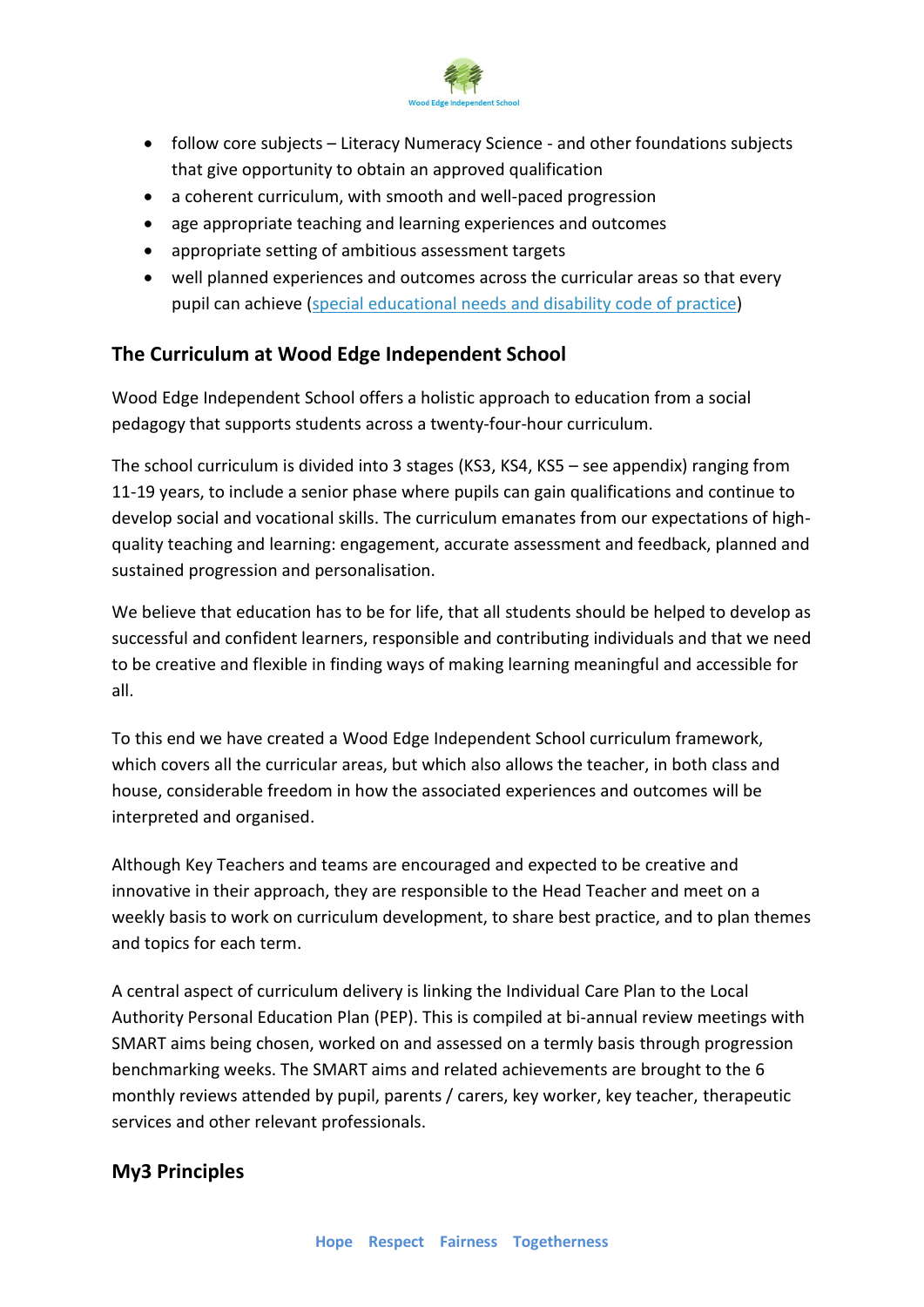

The benchmark around which projects and activities are arranged form the principles of our curriculum design. We believe that the in-depth and comprehensive experience of working with specific projects over a period of time, will help to deepen understanding and provide pupils with:

- support to develop as individuals and social beings who will be capable of having positive futures and responsible roles as adults in the wider community
- opportunities for developing skills for learning, life and work, with a continuous focus on literacy, numeracy and health and well-being
- opportunities to achieve the highest levels they can through appropriate personal support and challenge
- supportive relationships which help them to grow and develop
- opportunities to move into positive and sustained destinations beyond school

#### **Our Arrangements**

Tracking and assessment of progress is undertaken in a number of cyclical ways:

- Personal Education Plan 6 monthly reviews with local authority
- Individual Care Plan (to include social and behavioural profiles)
- Personal Learning Profile Clinical Services
- Daily teacher feedback
- Subject flight paths
- Termly Progression Reports with SMART aims
- Annual School Reports
- AQA, Pearson, ASDAN and other Amazing Awards where appropriate

Support for post school transition starts early and involves:

- Collaborative work with all other professionals through the Review process
- Contributing to assessments for Adult Services
- Acting as advocates for young people
- Key Worker, Key Teacher, Therapeutic Services work closely with young people to gain their views on the future
- Accompanying students on transition visits
- Celebrating success and maintaining contact once the student has moved on from education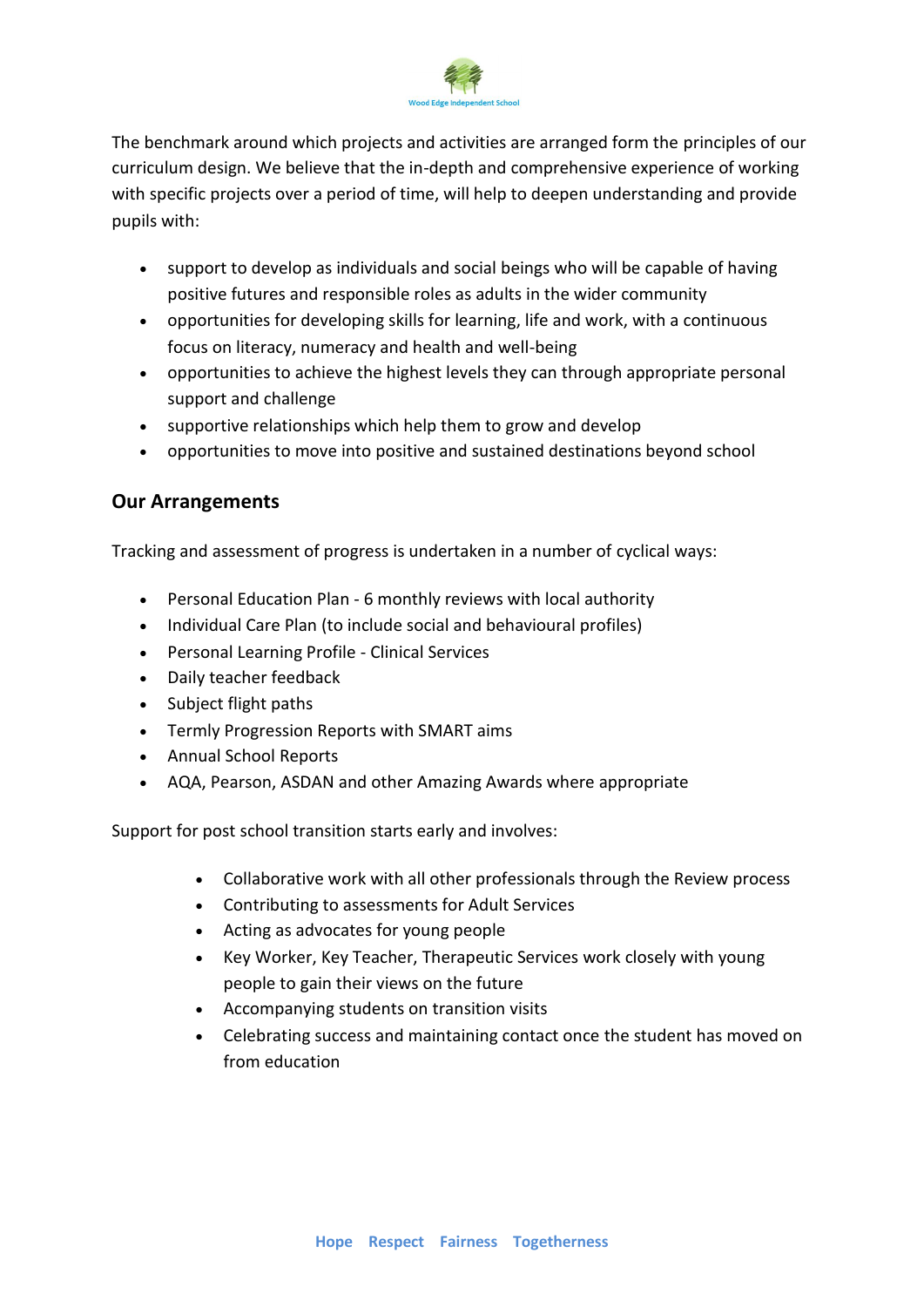

#### **Appendix:**

**The school curriculum is divided into 3 stages ranging from 11-19 years:**

#### **Key Stage 3 (Ages 11-14)**

The Wood Edge Independent School Key Stage 3 curriculum aims to build on the learning experiences that students bring from their primary school years. It aims to support the empowering of our students to achieve their potential, and to make informed and responsible decisions throughout their lives. The learning opportunities provided should help our students to develop as individuals, contributors to society and contributors to the economy and environment. With work alongside the care team and therapeutic services it supports our students grow and progress positively into their teenage years.

#### **KS3 subject curriculum list**

· Maths (National Curriculum)

· English Language & Literature (national curriculum)

· ICT

· Humanities

· PSHE

· P.E

· Technology (Food)

· Art

· ASDAN—Bronze

· Science (national curriculum)

**Key Stage 4 (Ages 15-16)**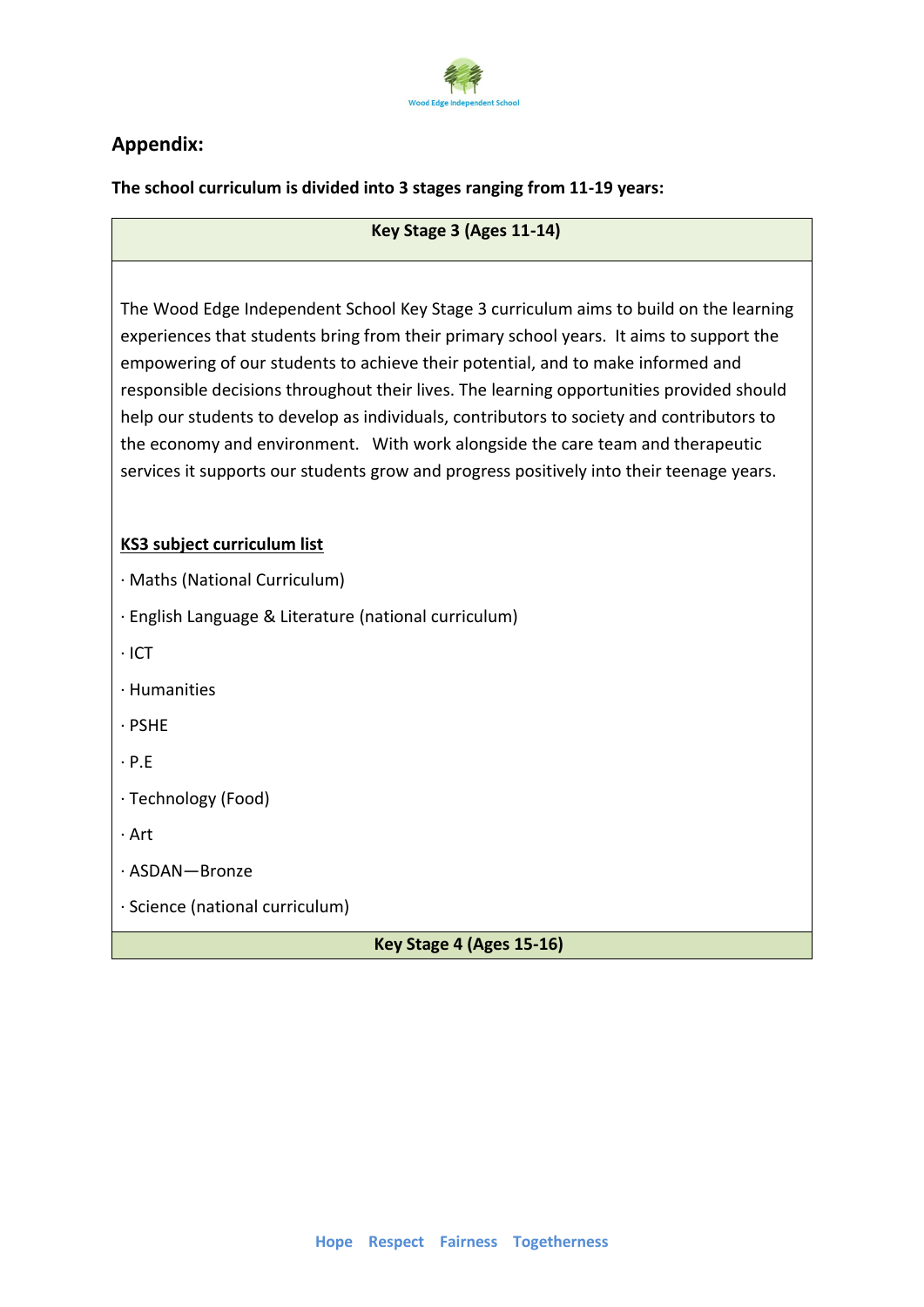

The Wood Edge Independent School Key Stage 4 curriculum aims :

- To provide a balanced, accessible and relevant range of learning experiences

- To know our students - their strengths, interests and needs – and use this knowledge to make the best possible personalised offer to them

- To develop our students as learners and as people such that they are confident and able to secure and sustain positive, meaningful and relevant post 16 destinations

- To provide our students with the most up to date information, advice and guidance on opportunities that they will have after leaving

#### **KS4 subject curriculum list**

· Maths FS and EDEXCEL GCSE

· English Language & Literature FS and EDEXCEL GCSE

· ICT / Business Studies BTEC or AQA units

· Humanities AQA units

- · PSHE AQA Units
- · P.E

· Technology (Food) Short Course BTEC

- · Art AQA Units
- · ASDAN—Silver (if completed bronze)
- · Science AQA Units

#### **Key Stage 5 (Ages 16-19)**

The aim of the Key Stage 5 curriculum at Wood Edge Independent School is to prepare students to access ambitious destinations. Through diving deep into the knowledge skills and understanding of subject area, we aim to motivate students to gain a thorough grasp of what it means to be a academic within subject disciplines. The curriculum is designed to build on the learning that pupils have already had in Key Stage 3 and 4 and elevate their understanding to new heights. We aim for our pupils to have mastery or aboard range on topics within the subject, of a contextual and conceptual nature.

#### **KS5 subject curriculum list**